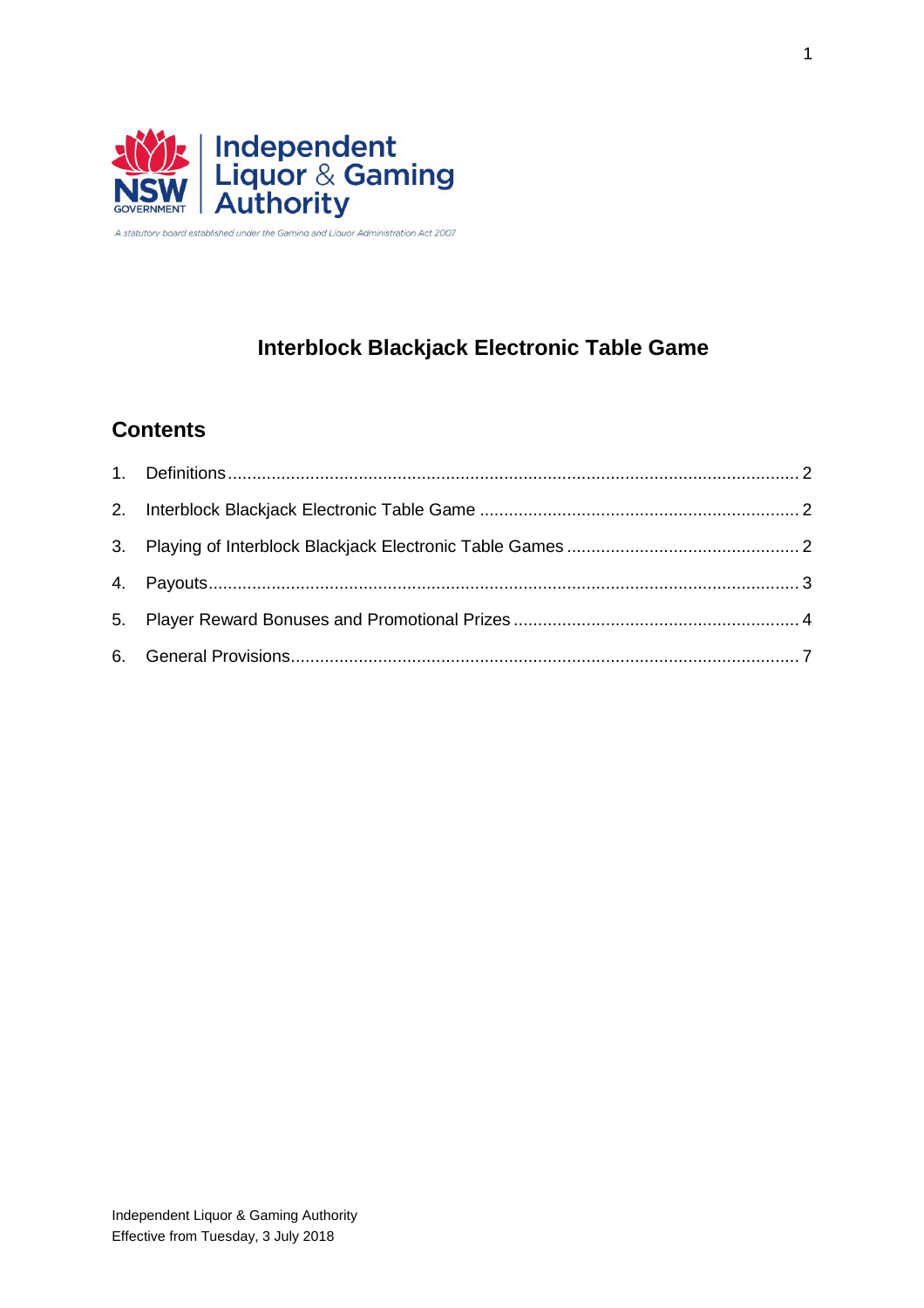#### **1. Definitions**

1.1 In these rules, unless the contrary intention appears:

**"Assistant Gaming Manager"** means a person employed in a casino in a managerial capacity for the supervision of Interblock Blackjack electronic table games in the casino;

**"Authority"** means the Independent Liquor & Gaming Authority;

**"electronic gaming supervisor"** means a person employed in a casino in a managerial capacity for the supervision of Interblock Blackjack electronic table games in the casino and includes an electronic gaming supervisor;

**"inspector"** means a person appointed under section 20 of the Gaming and Liquor Administration Act 2007;

**"maximum bet"** means the maximum amount that may be wagered on any bet selection;

**"minimum bet"** means the minimum amount that may be wagered on any bet selection;

**"promotional prize"** means promotional prize/s offered by the casino operator to a patron or patrons of the casino in connection with gaming given by way of a prize draw or element of chance;

**"redeemable ticket"** means a ticket issued by a gaming machine/electronic table game showing the value of credits accumulated and not otherwise redeemed during play on that gaming machine/electronic table game. These tickets may be redeemed at Ticket In Cash Out machines, the Cage or be used to register a credit entitlement on a gaming machine or electronic table game;

**"syndicated play"** means 3 or more players acting in concert to affect the opportunity of any person or persons to participate in a linked jackpot arrangement; and

**"void"** means invalid with no result.

#### **2. Interblock Blackjack Electronic Table Game**

2.1 Interblock Blackjack is a gaming device which facilitates a factual representation of the casino game of Blackjack.

### **3. Playing of Interblock Blackjack Electronic Table Games**

3.1 The instructions on how to play each Interblock Blackjack electronic table game are displayed on the Interblock Blackjack electronic table game artwork or screen.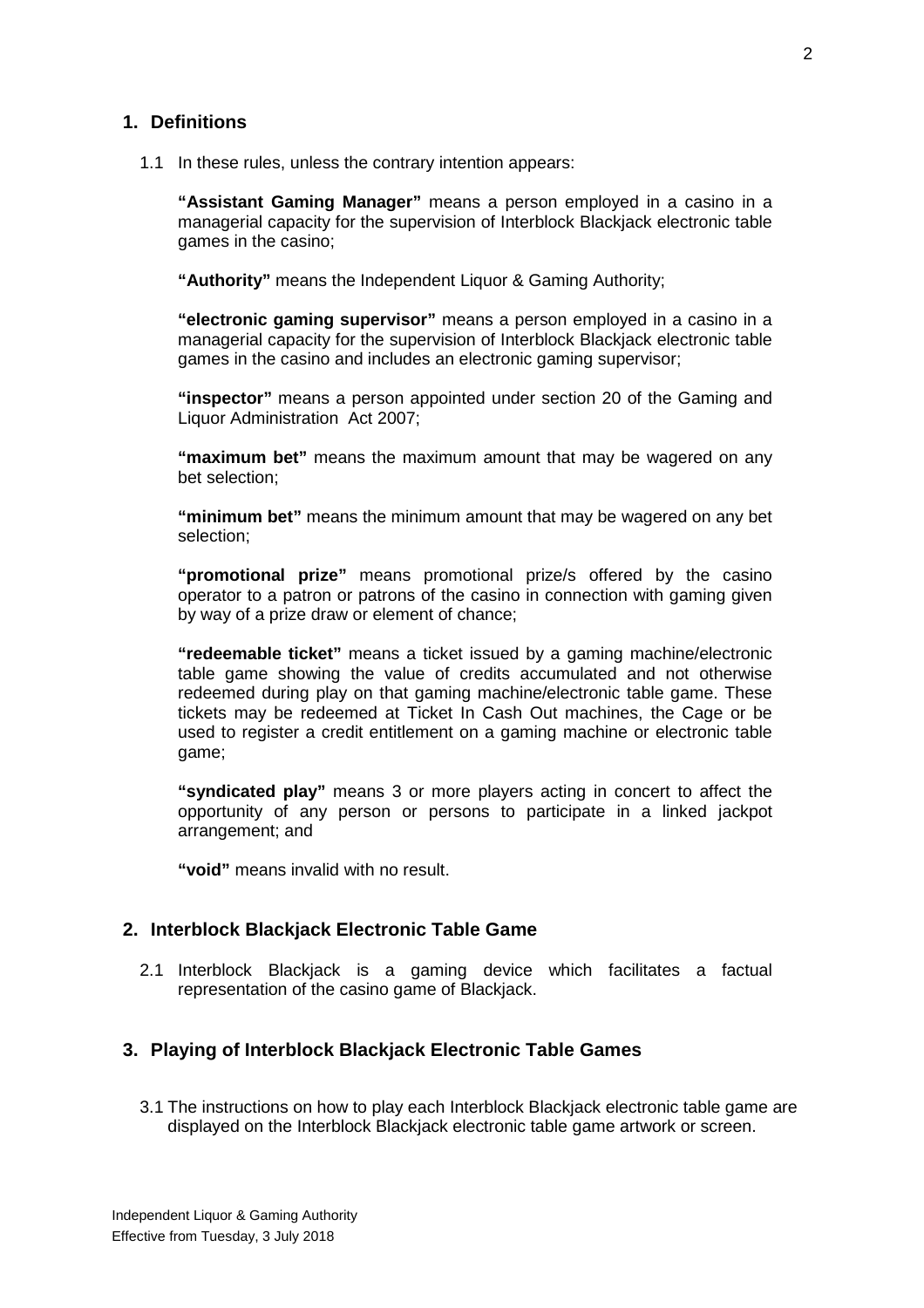- 3.2 Play options shall be in accordance with the instruction as displayed on the Interblock Blackjack electronic table game's artwork or screen. Such options shall be initiated by the player activating the relevant function(s) of the Interblock Blackjack electronic table game.
- 3.3 The credit meter can be incremented by:
	- 3.3.1 Australian legal tender (notes of acceptable denomination as indicated on each individual machine);
	- 3.3.2 Redeemable Tickets
	- 3.3.3 winnings from Interblock Blackjack electronic table game play;
	- 3.3.4 the centralised monitoring system transferring credits to the Interblock Blackjack electronic table game.
- 3.4 Interblock Blackjack electronic table game play shall be initiated by the player wagering credits from the credit meter by activating the appropriate commencement function.
- 3.5 A player's winnings/prizes shall be displayed on:
	- 3.5.1 Interblock Blackjack electronic table game;
	- 3.5.2 associated prize display; or
	- 3.5.3 a combination of the above.
- 3.6 Credits displayed on the credit meter may be collected at the end of any game play.
- 3.7 Credits may be paid by issuance of a redeemable ticket or payout voucher and the credits so paid cancelled from the credit meter.

#### **4. Payouts**

- 4.1 A player entitled to receive a manual payout should verify the amount of the payment and must acknowledge receipt of that payment by signing the manual payment form.
- 4.2 The casino operator may withhold the payment of any prize or redeemable ticket or payout voucher, or demand the return of any prize or redeemable ticket or payout voucher, subject to notification to and review by an inspector, until such time as the casino operator has completed an investigation and made a determination.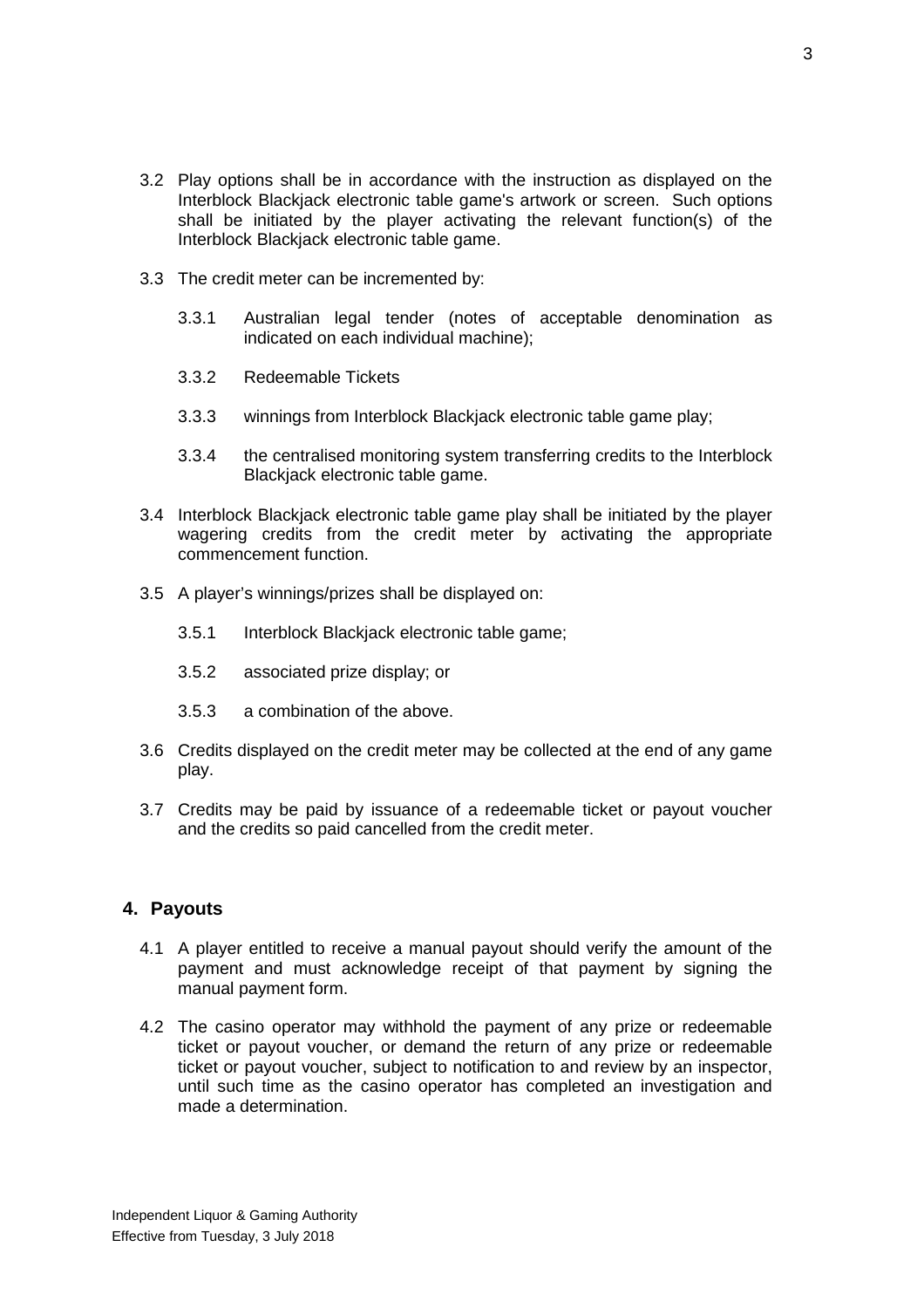- 4.3 Wherever possible, prizes, redeemable tickets or payout vouchers payable by the casino operator will be paid immediately to the player. However, the casino operator may:
	- 4.3.1 delay payment, subject to further verification of the player's entitlement, to a mutually agreed time;
	- 4.3.2 pay the prize other than in a form requested by the player; and
	- 4.3.3 request an appropriate form of personal identification from the player.
- 4.4 Any malfunction of the operating equipment or software on a terminal of a Interblock Blackjack electronic table game shall void any Interblock Blackjack electronic table game plays and payouts on that terminal.
- 4.5 Any malfunction of the operating equipment or software on a Interblock Blackjack electronic table game shall void any Interblock Blackjack electronic table game plays and payouts on the terminals controlled by that equipment software.
- 4.6 If the cards displayed on the Main Display Screen are different to that displayed on the player's terminal payouts will be made based on the outcome displayed on the player's terminal.

## **5. Player Reward Bonuses and Promotional Prizes**

- 5.1 The casino operator may offer from time to time Promotional Prizes in conjunction with gaming in the casino.
- 5.2 Promotional Prize draws shall be overseen by a scrutineer nominated by the casino operator where an individual prize has a value over \$10,000.
- 5.3 When offering a non-monetary prize of a Promotional Prize, with the exception of prizes consisting of slots dollars and/or casino dollars, the casino operator may give the winner the option to be paid a cash alternative of the nonmonetary prize instead which shall be clearly stated in the terms and conditions of the promotion.
- 5.4 If a Promotional Prize is a cash prize and is greater than \$10,000 the prizewinner may choose to be paid the amount as cash, by a crossed cheque made out to the winner, by electronic funds transfer to the winner or by a combination of these payment options.
- 5.5 The non-monetary prize rules as set out in section 66(4) of the Casino Control Act 1992 apply and Promotional Prizes will not consist of or include any of the following:
	- 5.5.1 tobacco in any form;
	- 5.5.2 a firearm, or ammunition, or an imitation firearm, within the meaning of the Firearms Act 1996;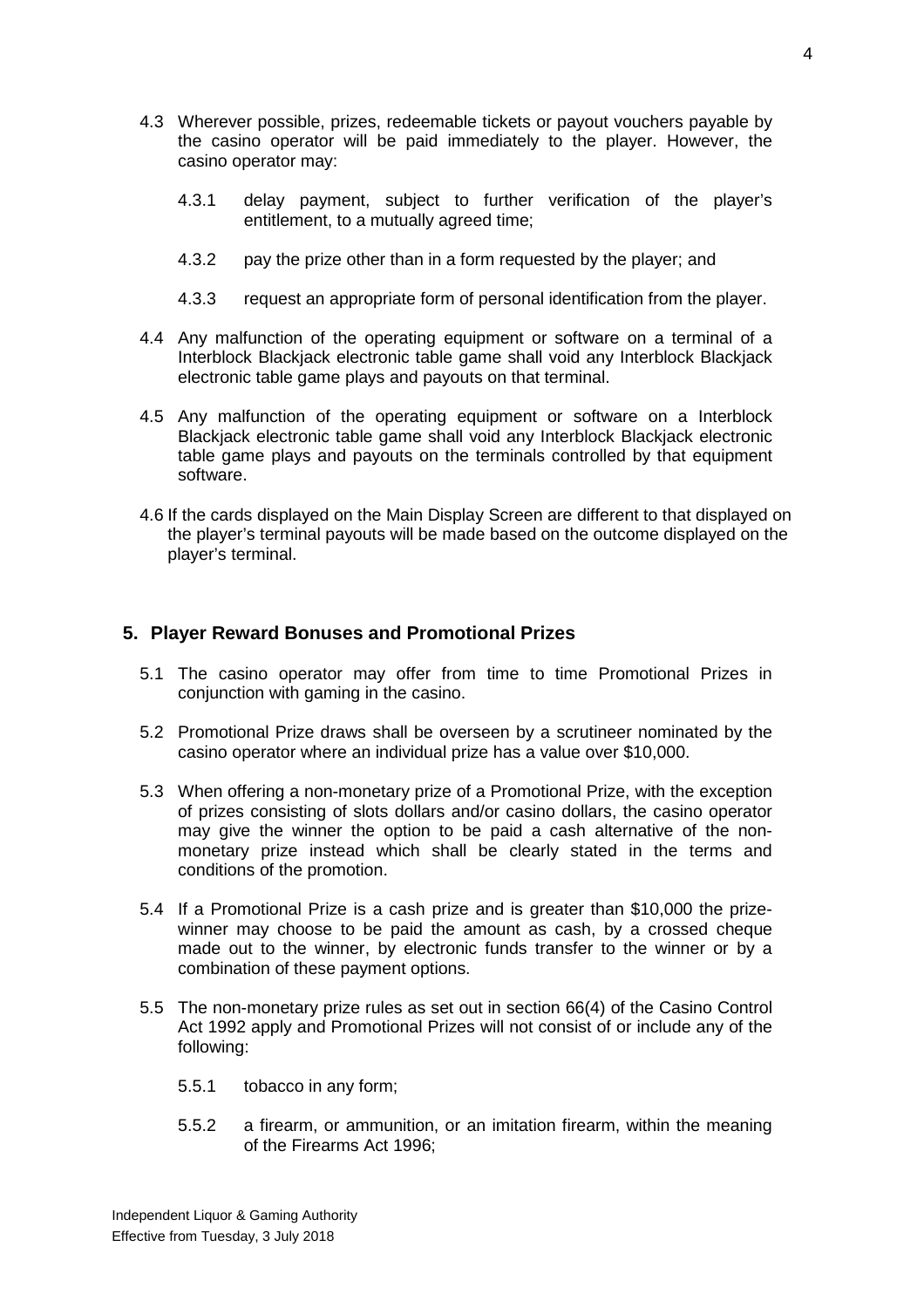- 5.5.3 a prohibited weapon within the meaning of the Weapons Prohibition Act 1998;
- 5.5.4 more than 20 litres of liquor; or
- 5.5.5 any item or service prescribed by the regulations.
- 5.6 The casino operator will detail the terms and conditions associated with any Promotional Prize and make reference to these terms and conditions in the marketing material. These terms and conditions will be readily available within the casino boundary, or through appropriate means including but not limited to secure websites, email click through, direct mail or brochures.
- 5.7 The terms and conditions to any Promotional Prize must include, but are not limited to, the following:
	- 5.7.1 the manner in which a Promotional Prize is to be awarded;
	- 5.7.2 when and where the Promotional Prize will be awarded;
	- 5.7.3 the characteristics, criteria and/or requirements for a player to be eligible for a Promotional Prize;
	- 5.7.4 if there is a minimum or compulsory wager for each player to be eligible for a Promotional Prize then that minimum or compulsory wager;
	- 5.7.5 the nature of the Promotional Prize and any qualification, reservation or guarantee given by the casino operator, if applicable;
	- 5.7.6 the closing date and time for receipt of entry into any Promotional Prize promotion;
	- 5.7.7 the place, date and time of any Promotional Prize promotion;
	- 5.7.8 the method for claiming a Promotional Prize (including any requirement for entrants to be physically present);
	- 5.7.9 how the winner of a Promotional Prize will be notified;
	- 5.7.10 how the results of a Promotional Prize will be published;
	- 5.7.11 details of the prizes and their value including any conditions relating to receiving, using or accepting prizes; and
		- 5.7.11.1 If the prize is machinery or an electric appliance, details shall also include:
			- i) Make;
			- ii) Model;
			- iii) Accessories.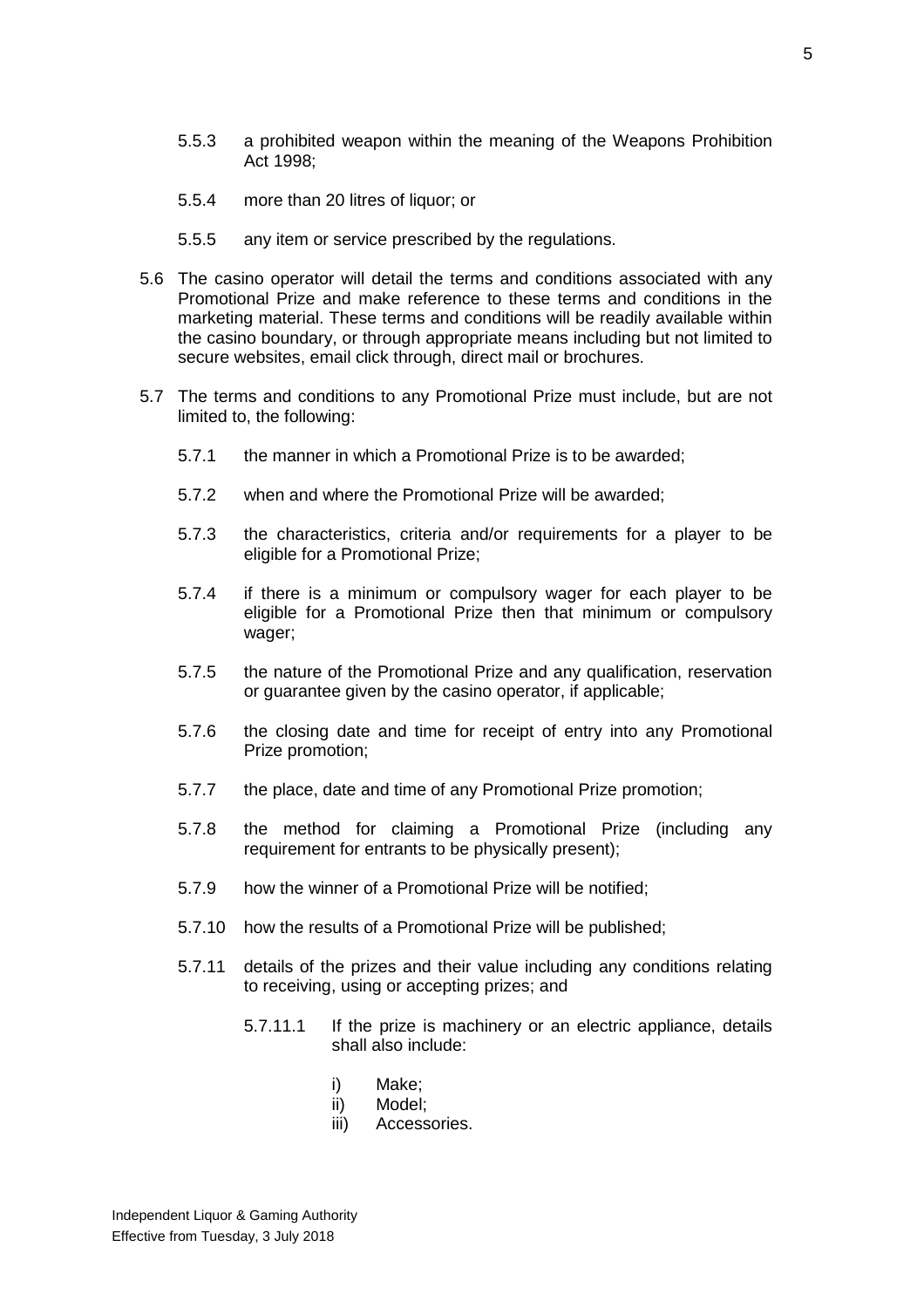- 5.7.11.2 If the prize is a motor vehicle, details shall also include:
	- i) Make;
	- ii) Model;
	- iii) Accessories; and
	- iv) whether registration and other on-road costs are included.
- 5.7.11.3 If the prize is travel, details shall also include:
	- i) number of persons entitled to take advantage of the travel prize;
	- ii) what is included (airfares, transfers, other transport, duration, accommodation standard, meals);
	- iii) restrictions on when the travel must be taken;
	- iv) if spending money is included.
- 5.7.11.4 If the prize is real estate, details shall also include:
	- i) the type of dwelling;
	- ii) plans;
	- iii) contract details;
	- iv) easement details;
	- v) address or other location;
	- vi) what is included conveyancing, legal costs, fixtures, furniture.
- 5.8 When an entrant is not required to be present at a draw to win a Promotional Prize, reasonable endeavours must be made by the casino operator to notify the winner of any Promotional Prize within 2 days of the draw by the following methods:
	- 5.8.1 face-to-face; or
	- 5.8.2 mail; or
	- 5.8.3 telephone; or<br>5.8.4 email.
	- $5.8.4$
- 5.9 The casino operator shall provide the Authority with full details of the terms and conditions of any offer by the casino operator of a Promotional Prize at least 24 hours prior to the commencement of any promotion.
	- 5.9.1 Authority approval is required for the casino operator to amend the terms and conditions of the promotion after the commencement of the promotion.
- 5.10 The casino operator shall inform a patron/s as soon as practicable of the reason(s) for refusing to award them a Promotional Prize. The casino operator must retain:
	- 5.10.1 all details of claims for a Promotional Prize over \$100 which are denied by the casino operator. These details shall include the names and addresses of the claimants and the reason(s) why the claims were not met.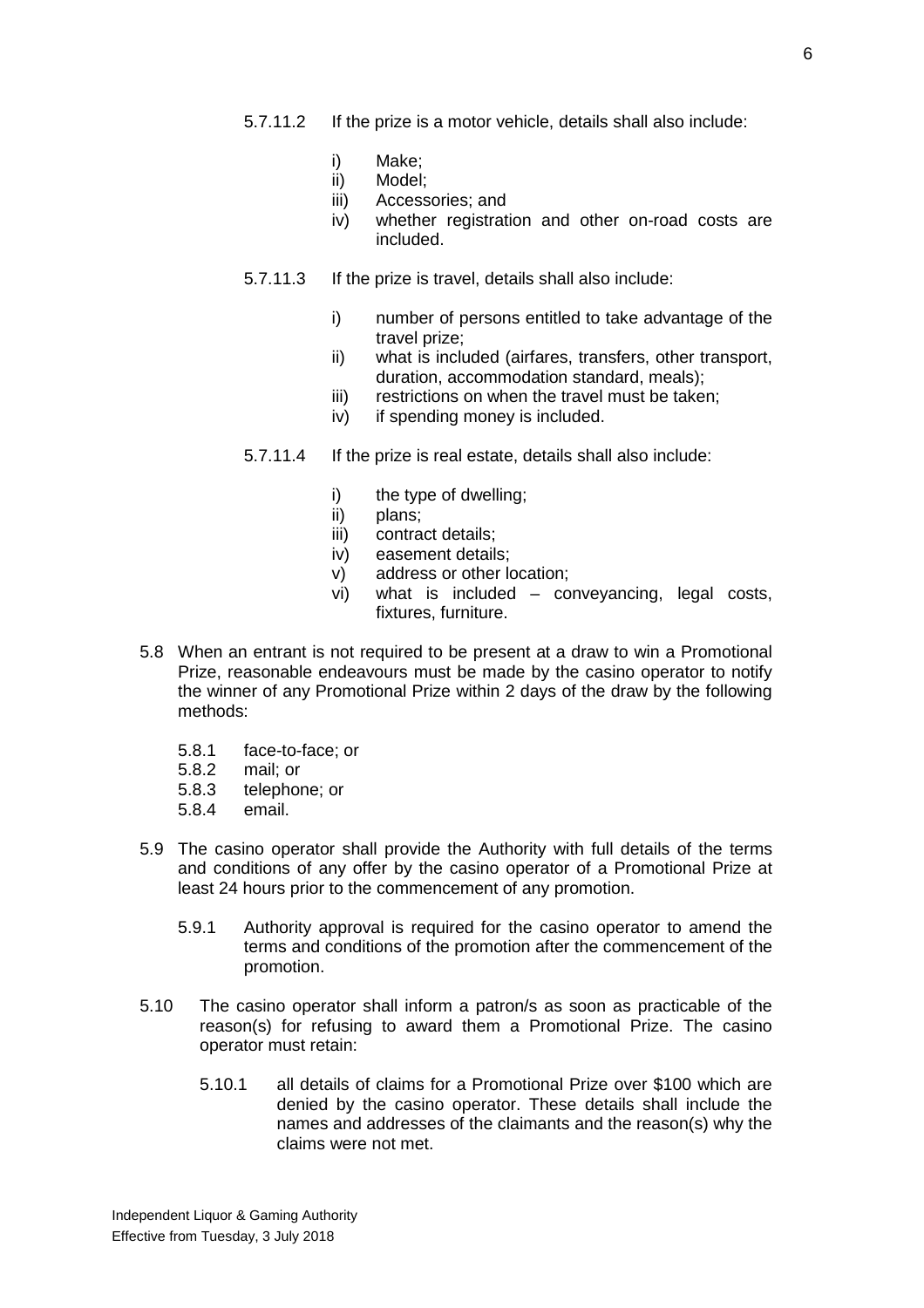- 5.11 In the event of a dispute relating to the terms and conditions of a Promotional Prize promotion, the decision of the casino operator is final. Where any person is not satisfied with a decision of the casino operator relating to a promotion, the person will be advised of their right to lodge a complaint with an inspector under section 33 of the Gaming and Liquor Administration Act 2007.
- 5.12 Should the casino operator determine that the integrity of the promotion and/or draw has been compromised it may either postpone the promotion and/or draw until such a time as the integrity of the promotion and/or draw has been validated or cancel the draw. Should this occur the inspectorate is to be notified immediately.

#### **6. General Provisions**

- 6.1 A player shall be entitled to play more than one Interblock Blackjack electronic table game at a time, unless otherwise instructed by an electronic gaming supervisor/Assistant Gaming Manager.
- 6.2 The player of a Interblock Blackjack electronic table game is required to clear credits from the Interblock Blackjack electronic table game when a close of play warning or notification is initiated.
- 6.3 Players are required to notify the casino operator in the event of any malfunction of a Interblock Blackjack electronic table game at which they are playing. Failure to do so, and the retention of any prizes, coin issues or free play as a result of a Interblock Blackjack electronic table game malfunction, may be considered to be a contravention of these rules.
- 6.4 Tilting, rocking, or in any way damaging or interfering with a Interblock Blackjack electronic table game, or attempting to operate a terminal with any object or device other than legal tender is prohibited, and may be considered to be a contravention of these rules.
- 6.5 A person shall not, either alone or in concert with any other persons, use or control at or near a Interblock Blackjack electronic table game or location related to the playing of Interblock Blackjack electronic table games a calculator, computer, or other electronic, electrical or mechanical apparatus or device that is capable, with respect to a Interblock Blackjack electronic table game or a part thereof, of interfering with an outcome or the proper or normal operation of a Interblock Blackjack electronic table game or a part thereof.
- 6.6 Rule 7.5 shall not apply to use or control by an agent or employee of the casino operator or an inspector where such person is acting in the course of their duty.
- 6.7 Where an electronic gaming supervisor/Assistant Gaming Manager is satisfied that a person has contravened any provision of rule 7.3, 7.4, 7.5, 7.10, 7.11, 7.12 or 7.14 the electronic gaming supervisor/Assistant Gaming Manager may: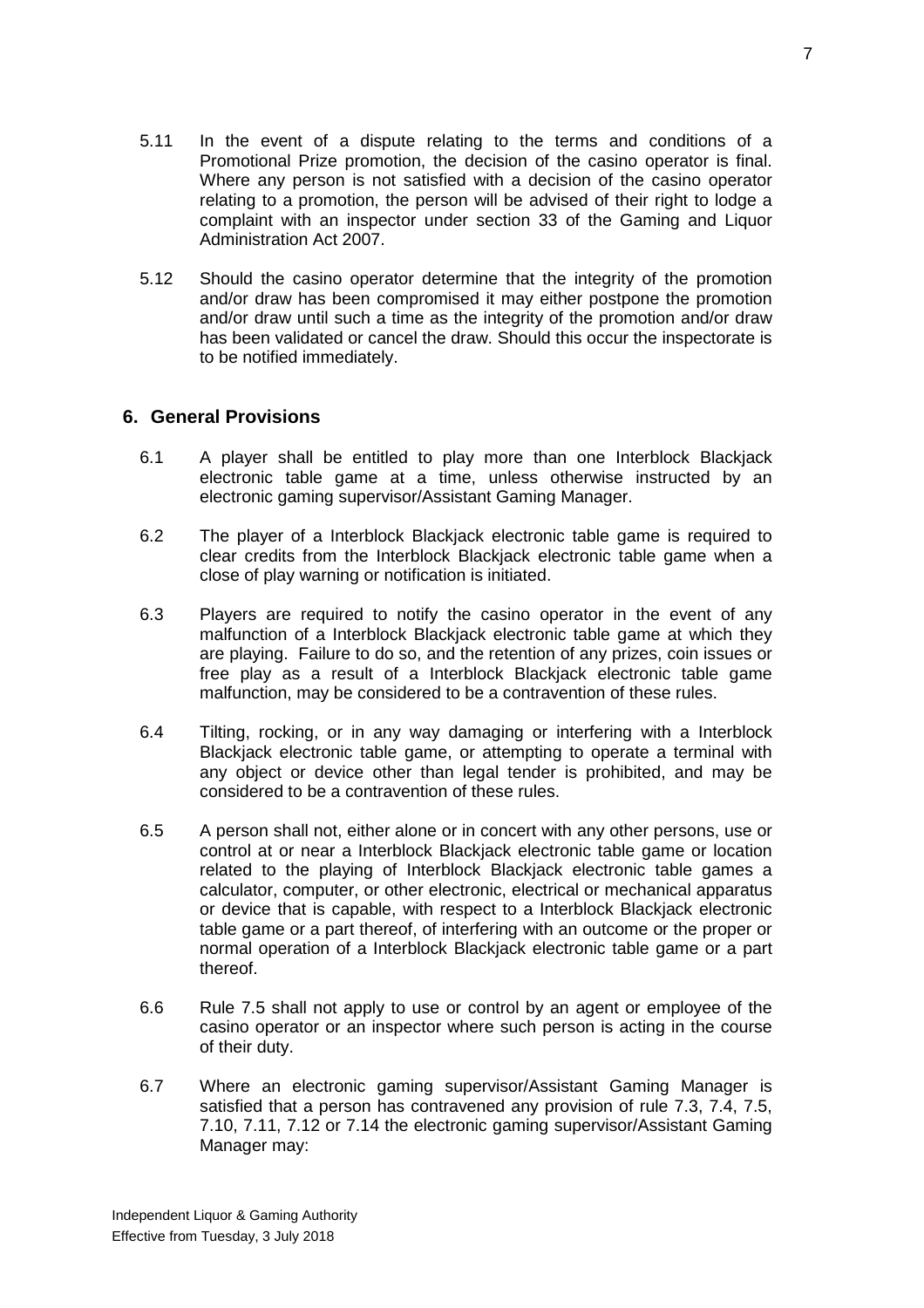- 6.7.1 declare that any wager made by the person is void;
- 6.7.2 direct that the person shall be excluded from further participation in playing of Interblock Blackjack electronic table games; or
- 6.7.3 recommend the person be excluded from the casino in line with the provisions of section 79 of the Casino Control Act 1992.
- 6.8 An electronic gaming supervisor/Assistant Gaming Manager may invalidate the outcome of a game if:
	- 6.8.1 the game is disrupted by civil commotion, fire, riot, brawl, robbery, an act of God; or
	- 6.8.2 any fraudulent act is perpetrated by any person that, in the opinion of the electronic gaming supervisor, affects the outcome of the game.
- 6.9 Where the outcome of a game is invalidated under rule 7.8, all wagers made by the players for that particular result may be refunded provided that an electronic gaming supervisor may direct that the wager of any player referred to in rule 7.8.2 be forfeited.
- 6.10 Any person who engages in syndicated play is in breach of these rules.
- 6.11 Any person who induces a player at a Interblock Blackjack electronic table game to vacate a Interblock Blackjack electronic table game, or to engage in syndicated play is in breach of these rules. Any person who solicits such an inducement is also in breach of these rules.
- 6.12 A person who interferes with, disturbs, or intimidates other Interblock Blackjack electronic table game patrons or casino employees is in breach of these rules.
- 6.13 Players and spectators are not permitted to have side bets with or against each other.
- 6.14 Where, in the opinion of an electronic gaming supervisor, a person is not actively playing a Interblock Blackjack electronic table game and is:
	- 6.14.1 occupying a Interblock Blackjack electronic table game; or
	- 6.14.2 occupying an adjacent area such that it restricts another patron from gaining access to play a Interblock Blackjack electronic table game;

an electronic gaming supervisor may direct the person to vacate the Interblock Blackjack electronic table game or adjacent area. If a person refuses to comply with this directive, that person is in breach of these rules.

6.15 Any dispute or complaint concerning a casino game shall be referred for decision in the first instance to an electronic gaming host, subject to a